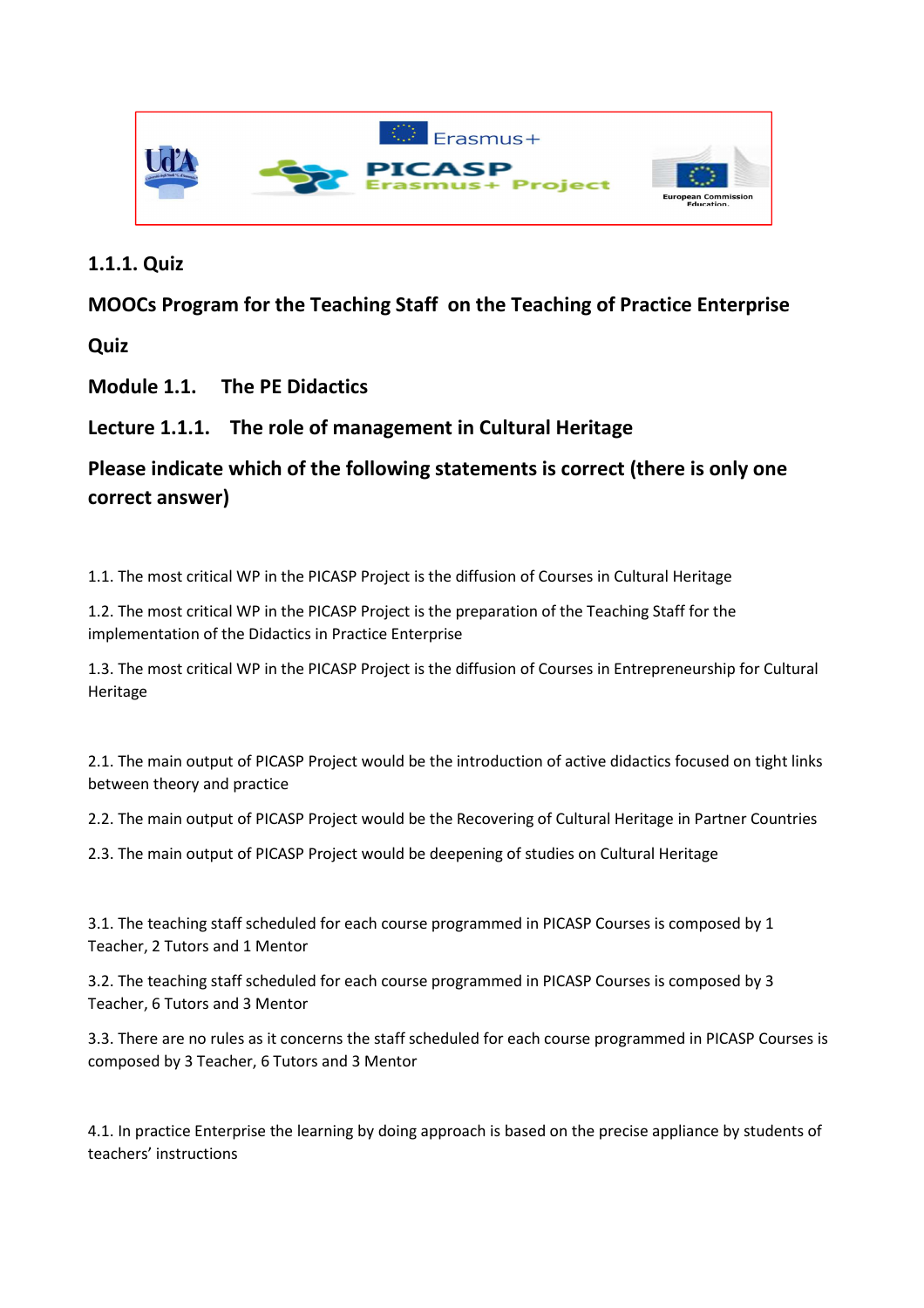4.2. In practice Enterprise the learning by doing approach is based on the free choices and decisions of students who create and self-manage their own didactic space by learning from experience

4.3. In practice Enterprise the Learning by Doing Approach students are committed to create and manage a realistic enterprise complete with every function linked with the net

5.1. The Practice Enterprise trades of fictious products and services with other companies on the PE market.

5.2. The Practice Enterprise trades imaginary products and services by implementing a planned business game

5.3. The Practice Enterprise receives from the teaching staff the input of commercial orders to manage its functions

6.1. The Market of Practice Enterprises is managed by the Europen-Pen Organization, which controls every operation undertaken by Practice Enterprises Associated to the Net

6.2. Practice Enterprises operate freely in the Net of PEs with PE students who carry on several purchase and sale transactions

6.3. Practice Enterprises, operating with the activities carried on by students with purchase and sale transactions, make up the Market of Practice Enterprises

7.1. As "employees" of the Enterprise Practice, students are responsible for its performance and implement their personal competences in managing the enterprise

7.2. Students operate as professional counsellors of PE having its performance as target

7.3. The responsibility of the PE performance is in charge to the didactical staff

8.1. Goods and money traded in the PE Market are fictiously inserted by Europen-Pen organization to allow the business game carried on, for didactical purposes, by Practice Enterprises

8.2. In the Net of Practice Enterprises there is no actual transfer of real goods and money but only the fictious trade and financial transactions based on the information exchanged among Pes

8.3. In the Net of Practice Enterprises there are only fictious financial transactions based on the information exchanged among PEs

9.1. In PE Mentors are committed to the evaluation of PE Results and to the motivation of students.

9.2. In PE the role of Tutors is connected to the recruitment of learners and to ensure the feasibility of chosen targets

9.3. In PE Teachers are responsible of the classroom focusing on PE targets and of the Coordination of the didactical staff,